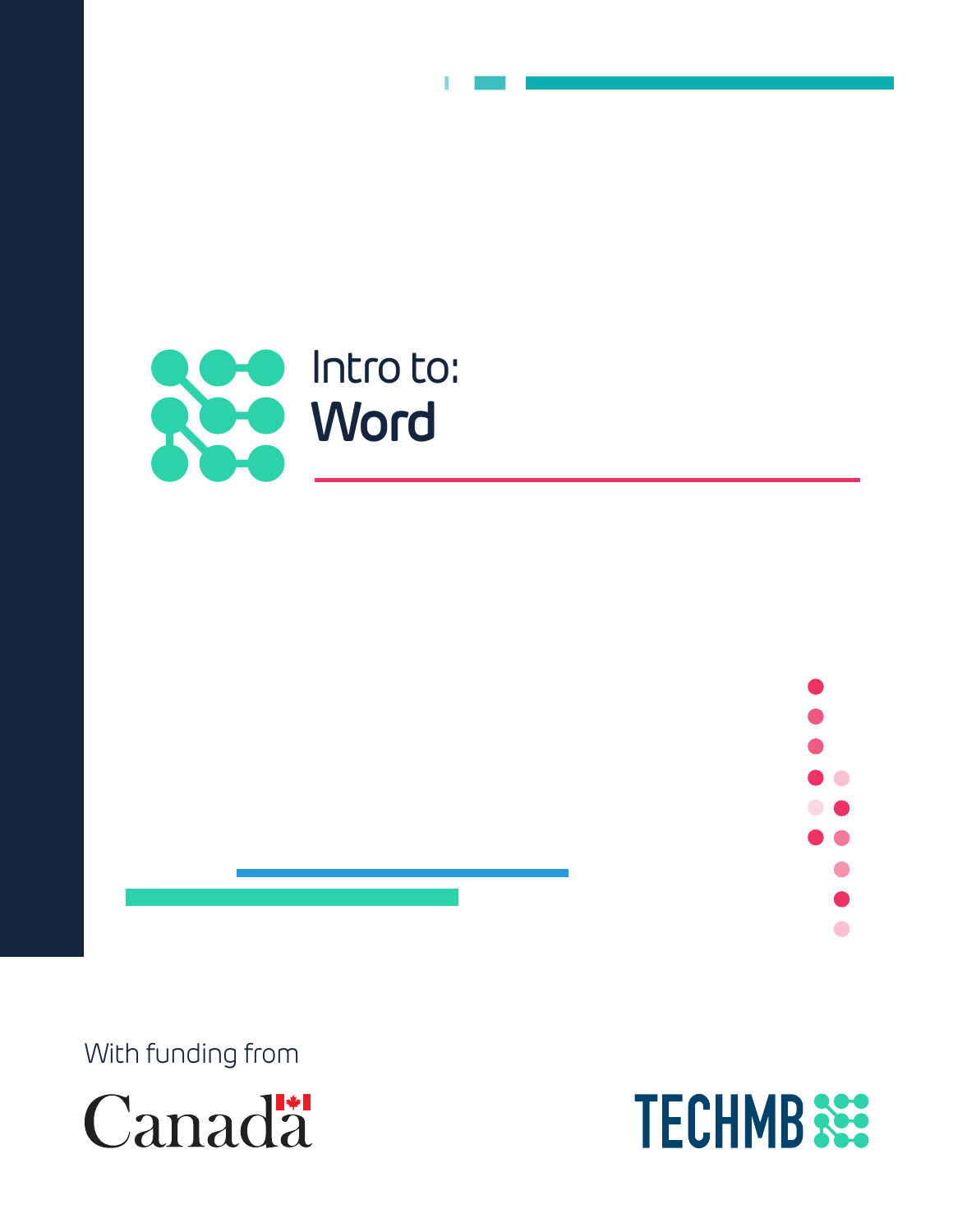# **what is Microsoft Word?**



Microsoft (MS) Word is a software program that allows you to create, edit, and format documents.

### **Creating and saving a document**

When you first open the program choose between starting with a pre-made template or a blank document.

Templates are great for building resumes or letters that should follow a particular format – they take out some of the guess work for you. **When using a template be sure to remove the placeholder text.**



Once you've created your new document, click the **File tab** in the top right corner of the window. This will open the File menu.

Choose **Save As** the first time you save your document. This will allow you to name your document and decide where you want it saved on your computer. Then choose **Browse.**

A smaller window called a **Dialog Box** will open and you can search through your computer folders and decide where you want your new document saved. Name your file and choose **Save.**





# **Tip: Save your document often**

One of the most important things to remember when working on a document is to Save it. Be sure to **save** it as soon as you create it and regularly as you are working on it. This will prevent you from losing any important progress. As continue to work in your document, save regularly by clicking the small disk icon in the very top, right corner.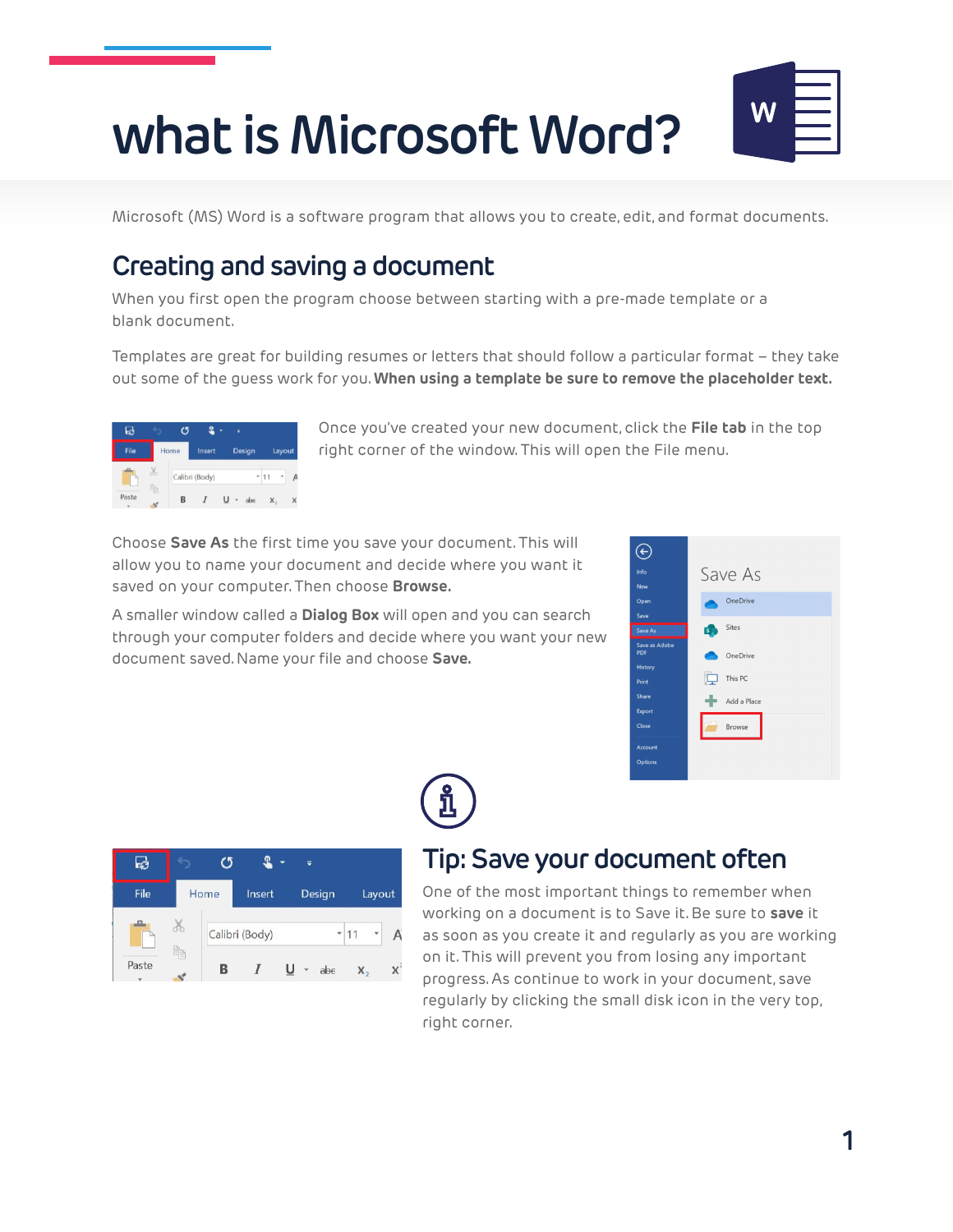

## **MS Word Command Center**

Note all the different functions at the top of your document. Take some time to explore and experiment with these. As you hover over buttons you will notice that a small dialog box appears with an explanation of each feature.



(រំ **Tip: Undo**

Don't forget, if you make a mistake you can reverse it by clicking the **Undo Arrow** on the **Quick Access Toolbar**.

#### **Cut, Copy, and Paste**

The Cut, Copy, and Paste functions allow you to select text and either cut it entirely or to paste it somewhere else. To use, either visit the **Clipboard** group on the Home tab of your ribbon, or use the keyboard shortcuts.

When you copy text, it appears on the clipboard. You can store up to 24 items on the clipboard and access them across the MS Office applications.

#### **1. Can you name these Keyboard Shortcuts?**

- A. [Ctrl][X]\_\_\_\_\_\_\_\_\_\_\_\_\_\_\_\_\_\_\_\_\_\_\_
- B. [Ctrl][C]\_\_\_\_\_\_\_\_\_\_\_\_\_\_\_\_\_\_\_\_\_\_\_
- $C.$  [Ctrl][V] $\_\_$



- $D.$   $[Ctrl][A]$
- $E.$  [Ctrl][S]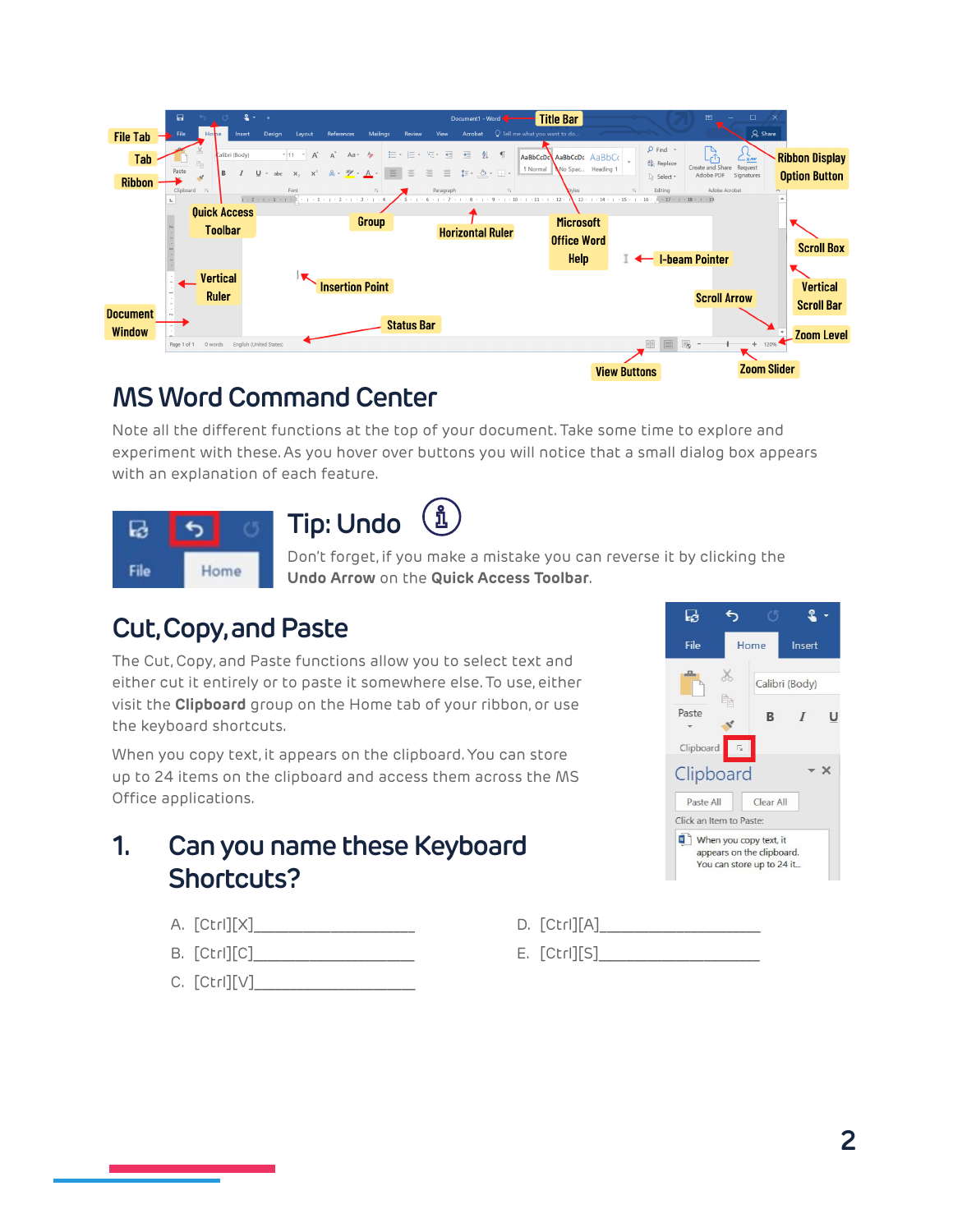## **Selecting Text**

As you type your document you may want to edit or format certain words, titles, or phrases; do this by selecting the text you want to edit. There are several different ways to select or highlight text.

| <b>To Select</b>                    | Use the pointer to                                                                                                                                                           |
|-------------------------------------|------------------------------------------------------------------------------------------------------------------------------------------------------------------------------|
| Any amount of text                  | Drag over the text                                                                                                                                                           |
| A word                              | Double-click the word                                                                                                                                                        |
| A line of text                      | Move the pointer to the left of the line, then left                                                                                                                          |
| A sentence                          | Press and hold [Ctrl], then click the sentence                                                                                                                               |
| A paragraph                         | Triple-click the paragraph or double-click with<br>the pointer to the left of the paragraph                                                                                  |
| A large block of text               | Click at the beginning of the selection, press<br>and hold [Shift], the click at the end of the<br>selection                                                                 |
| Multiple non-consecutive selections | Select the first selection, the press and hold<br>[Ctrl] as you select each additional selection                                                                             |
| An entire document                  | Triple-click with the pointer to the left of any<br>text; press [Ctrl] [A]; or click the Select button<br>in the editing group on the Home Tab, and then<br>click Select All |

Once you have selected your text a **Mini Toolbar** will appear with some basic text formatting options such as font, size, colour, and bullets.

**B**  $I \cup \frac{ab}{2} \cdot A \cdot \frac{ac}{2} \cdot \frac{1}{2} \cdot$  Styles To highlight text, drag your pointer

Calibri (Bod - 11 - A A V A



#### **Find and Replace**

In the Editing group on the Home tab of your ribbon is Find and Replace. This function is used to search for and replace all instances of a word or phrase in a document. Once you have opened up the Find and Replace window you will see that you can adjust your search by choosing an option box.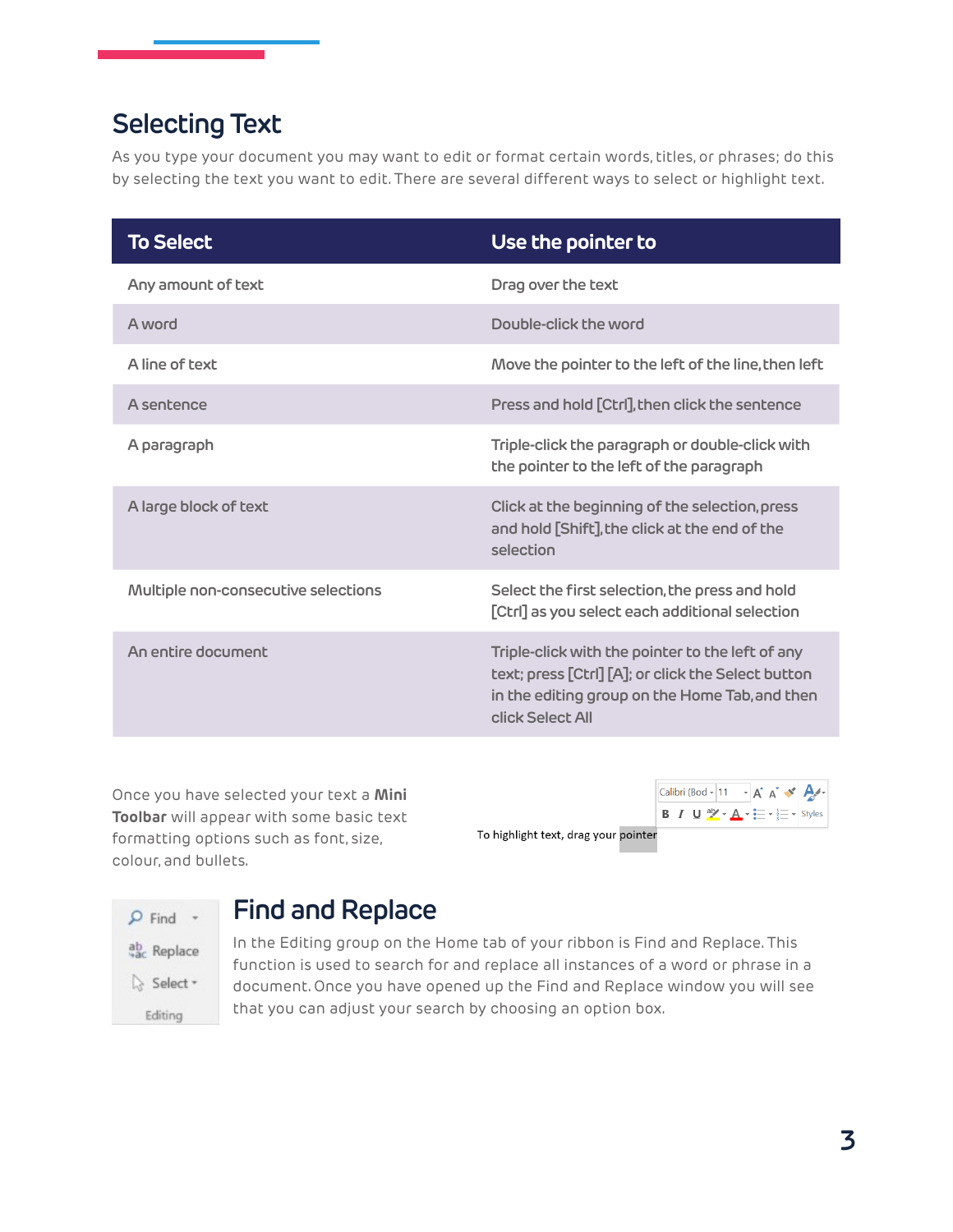# **Spelling and Grammar**

MS Word will underline spelling and grammatical errors. Sometimes it incorrectly flags names. It is still very important to proofread your entire document once you are finished to make sure that no errors are missed.

Spelling errors are underlined in **Red** and grammar errors are underlined in **Blue**. Right click on the word that is underlined, a menu will open with spelling suggestions. Click the correct word you wish to choose and MS Word will make the correction. If a name is flagged even though you know it is spelled correctly simply choose **Ignore All** or **Add to Dictionary.**





 $\bullet$ **. .**  $\bullet$  $\bullet$  $\bullet$  $\bullet$  If you wish to save your edits until you are finished typing your document, click the **Spelling & Grammar** button in the Proofing group of the Review tab and a pane will open in your document.

This will walk you through all the suggested spelling and grammar edits in your document.

# **Document Formatting**

MS Word offers **Document Formatting** and design **Themes** under the Design tab on the ribbon. Choose any theme and everything from your cover page to the headers and footers and any charts or graphs will be adjusted to compliment each other.

# **Line and Paragraph Spacing**

Under the Home tab, next to the font group is the **Paragraph group**. The buttons in this group allow you to adjust the space between your lines, the text alignment, and to add bullet points. Including white space in your document can make it easier to read.

To make further adjustments, use the **Page Setup** and **Paragraph** groups on the **Layout tab**. Here you will find the buttons to change the size of the document margins, change your document orientation, and change the sizing of the indentation or line spacing. Clicking the small arrow in the bottom corner will open a dialog box with even more options and a small preview of your edits.

# **2. Label which of these is Portrait and Landscape:**



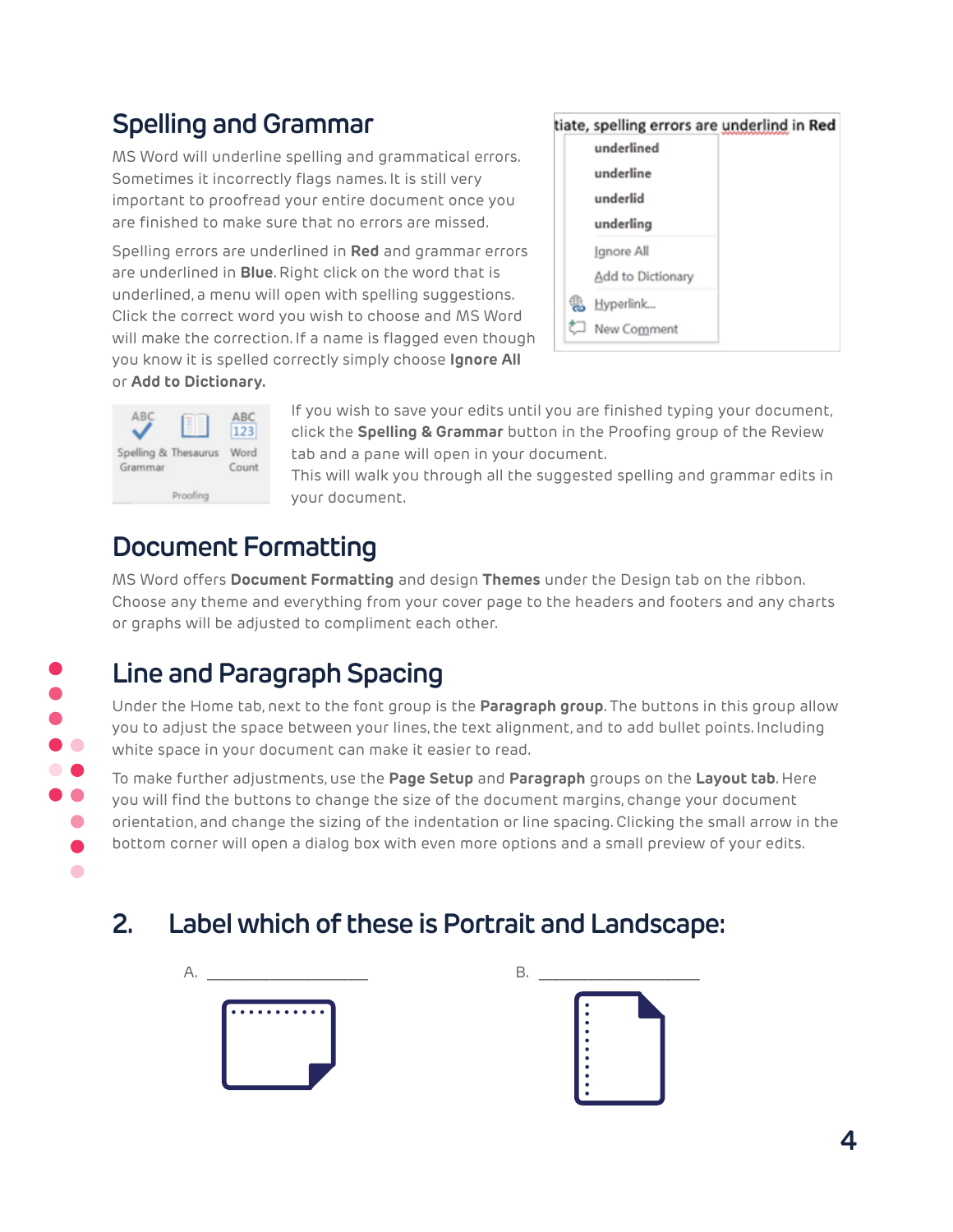To save yourself time, try using the **Quick Styles** available under the Home tab. These pre-set styles already have standard format settings and will take out some of the guess work for you.





# **Using Tabs**

Alignment **Tabs**, located on the horizontal ruler, help you to align the text in your document to specific points on your page..

## **3. Identify these Tabs:**



Set your tabs simply by choosing the type of tab you wish to use at the **Tab Selector** – Left, center, right, or aligned with a bar character or decimal point – and then click on the ruler to place the tab.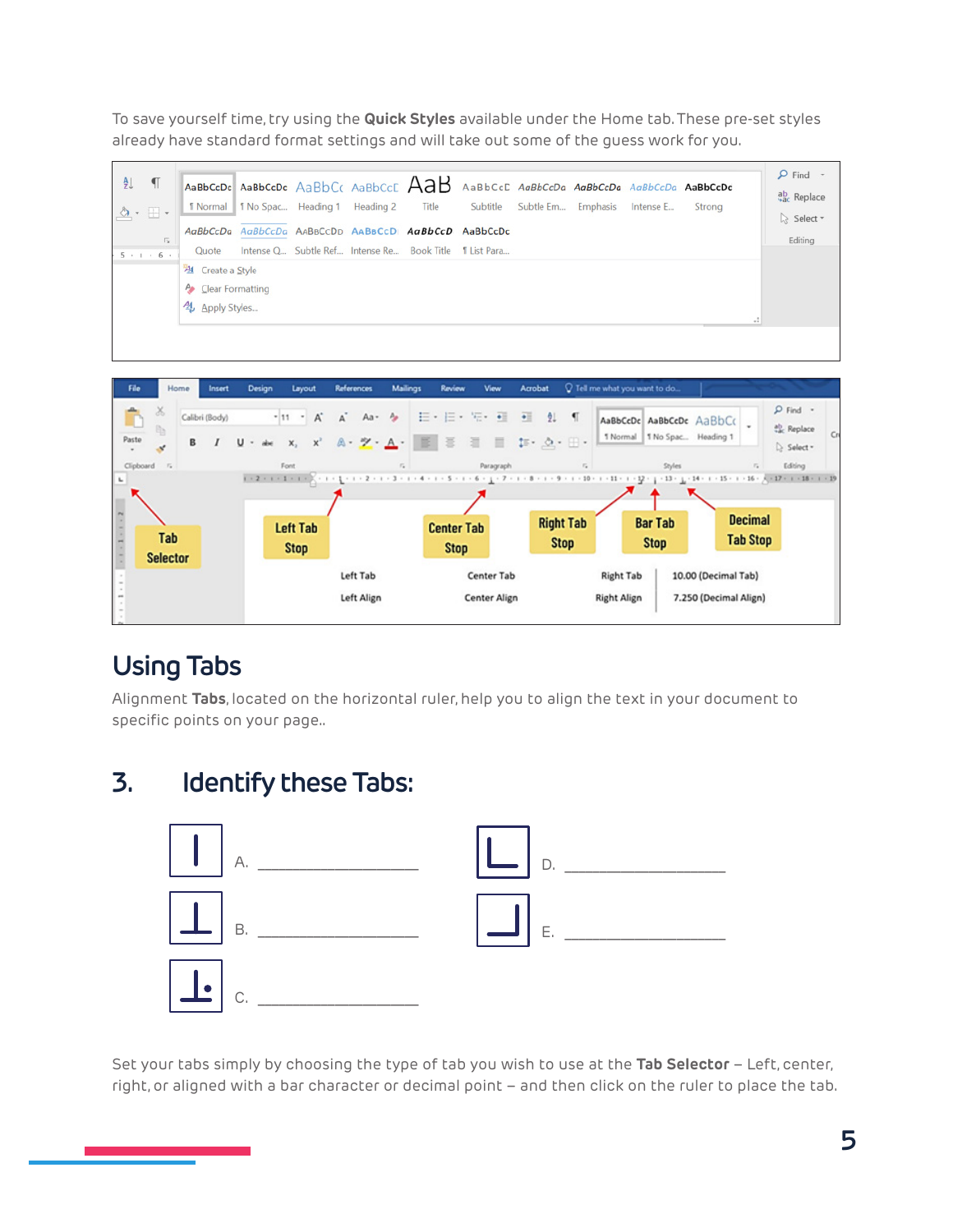

#### **Tip: Show/Hide**

Use the show hide while using Tabs to see the formatting more clearly.

#### **Bullets and Numbering**

Use **Bullets and Numbering** to help organize your document or to create lists. A bullet is character that appears most commonly as a small circle before an indented line. Found under the Home tab in the Paragraph group of the ribbon, simply clicking the Bullet or Numbering button before writing your list or after writing and then selecting it will quickly format it for you.





## **Tip: Create Multilevel Lists**

To create a hierarchical list, try using the **Multilevel List** button. Use the Indent buttons to promote or demote items.

### **Inserting a Table**

A table is created out of **Rows** that run on a horizontal, and **Columns** that run on a vertical. The boxes where the rows and columns intersect are called a **Cell**. The lines that define the columns and rows and provide structure to the table are called **Borders.**

Create a table by clicking the **Table button** on the Insert tab on the ribbon and highlighting the number of cells you wish to have.

Once your table is built, you can easily modify the number of rows or columns by right clicking in the table and choosing an option from the menu or using the Layout tab on the ribbon.

| ធ    | ь                                                         |                     | $\mathbf{2}$ .                |              |                        |                                | Document1 - Word |              |                      |         | <b>Table Tools</b>                    |         |                    | m                                    | $\Box$          |
|------|-----------------------------------------------------------|---------------------|-------------------------------|--------------|------------------------|--------------------------------|------------------|--------------|----------------------|---------|---------------------------------------|---------|--------------------|--------------------------------------|-----------------|
| File | Home                                                      |                     | <b>Insert</b>                 | Design       | Layout                 | References                     | <b>Mailings</b>  | Review       | View                 | Acrobat | Design                                | Layout  | Q Tell me.         |                                      | R۶              |
|      | V Header Row<br>Total Row<br>V Banded Rows Banded Columns | Table Style Options | V First Column<br>Last Column |              | 6666                   |                                |                  | Table Styles |                      |         |                                       | Shading | Border<br>Styles = | $%$ ot $-$<br>Pen Color -<br>Borders | <b>Borders</b>  |
|      |                                                           |                     |                               |              |                        |                                |                  |              |                      |         |                                       |         |                    |                                      |                 |
|      |                                                           |                     |                               |              | <b>Province Named</b>  |                                | Abbreviation¤    |              | <b>Capital-City#</b> |         | Province Population (2020 Estimate) E |         |                    |                                      |                 |
|      | Cell                                                      |                     |                               | Albertati    |                        |                                | ABH              |              | Edmontont            |         | 4,428,112#                            |         |                    |                                      |                 |
|      |                                                           |                     |                               |              | British-Columbiat      |                                | BCH              |              | Victoria¤            |         | 5.145.851#                            |         |                    |                                      |                 |
|      |                                                           |                     |                               | Manitobatt   |                        |                                | MBH              |              | Winnipeg¤            |         | 1,379,584#                            |         |                    |                                      |                 |
|      |                                                           |                     |                               |              | New-Brunswick¤         |                                | NBH              |              | Frederictont         |         | 781,315#                              |         |                    |                                      | End of          |
|      |                                                           |                     |                               |              |                        | Newfoundland and Labradord NLH |                  |              | St.-John's¤          |         | 520.998#                              |         |                    |                                      | <b>Row Mark</b> |
| -    |                                                           |                     |                               | Nova-Scotian |                        |                                | NSH              |              | Halifax¤             |         | 979,115#                              |         |                    |                                      |                 |
|      | <b>New Row</b>                                            |                     |                               | Ontario¤     |                        |                                | ON¤              |              | Toronto#             |         | 14,733,119#                           |         |                    |                                      | <b>Border</b>   |
|      |                                                           |                     |                               |              | Prince-Edward-Island¤  |                                | PEN              |              | Charlottetown        |         | 159,713#                              |         |                    |                                      |                 |
|      | <b>Inserted</b>                                           |                     |                               | Quebect      |                        |                                | QC#              |              | Quebec-City¤         |         | 8,574,571日                            |         |                    |                                      |                 |
| m    |                                                           |                     |                               |              | Saskatchewan¤          |                                | SKH              |              | Reginati             |         | 1,177,884                             |         |                    |                                      |                 |
| ÷    | Insert                                                    |                     |                               |              |                        |                                | 器                | 器            |                      |         | ъ                                     |         |                    |                                      |                 |
| ÷    | Control                                                   |                     |                               |              | <b>Territory-Name¤</b> |                                | Abbreviation¤    |              | <b>Capital-City#</b> |         | <b>Territory Population#</b>          |         |                    |                                      |                 |
|      |                                                           |                     |                               |              | Northwest-Territories¤ |                                | NTH              |              | Yellowknifet         |         | 45.074#                               |         |                    |                                      |                 |
| me.  | <b>Row</b>                                                |                     |                               | Nunavuta     |                        |                                | NU¤              |              | lgaluit¤             |         | 39,285#                               |         |                    |                                      |                 |
| w    |                                                           |                     |                               | Yukon¤       |                        |                                | <b>YTH</b>       |              | Whitehorse¤          |         | 42,176#                               |         |                    |                                      |                 |
| ÷    |                                                           |                     |                               |              |                        |                                |                  |              |                      |         |                                       |         |                    |                                      |                 |

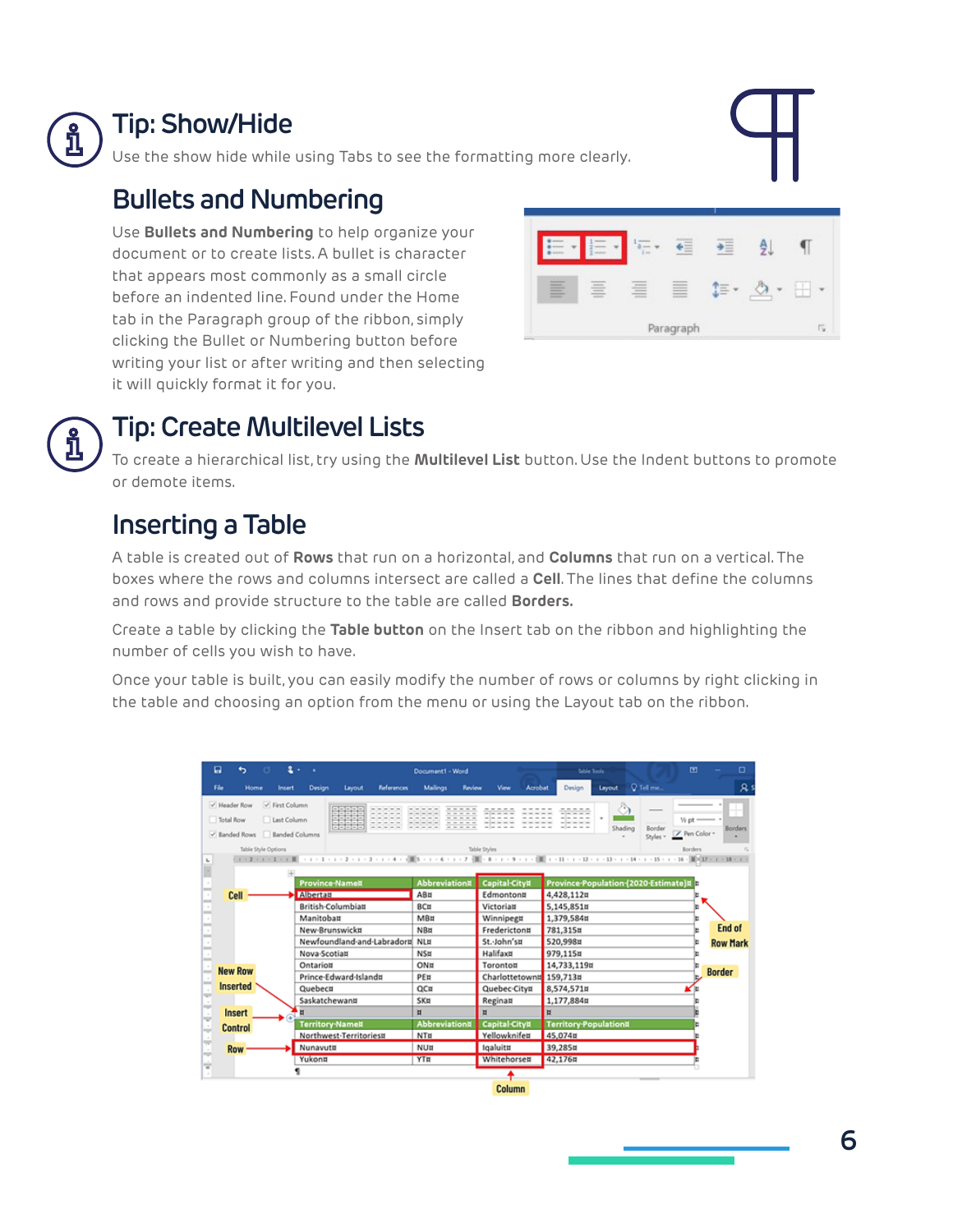# **Headers and Footers**

Use Headers or Footers if there is something you would like to appear on every page of your document. Headers run along the top of the page, and footers run along the bottom.

Create a **Header** or **Footer** by clicking the Header or Footer buttons on the Insert tab and edit using the Design tab that will open on the ribbon.

## **4. What are some things you can include in your Headers and Footers? Circle one:**



- a. Page Number
- b. Author Name

| С. | Document Title |  |
|----|----------------|--|
|    |                |  |

#### d. All of the above



### **Inserting Graphics**

You may want to use graphics such as pictures, clip art, or SmartArt to enhance your document or explain concepts. Be careful not to over use these and avoid them when writing documents such as cover letters or resumes.

Click the spot in your document you would like to insert an image, then click the **Pictures** button to open the Insert Picture dialog box. Search through the files on your computer and select the image you would like to use, click the Insert button to insert the image.

Once you've inserted your image, use the Picture Tools Format tab to adjust, change the style, arrange the positioning around the text, and the size. You will only see the Picture Tools tab when a picture is selected.

To crop an image, click the **Crop button** in the Size group of the Picture Tools tab. Drag the small black markers to crop down the image.

# **5. Label these two buttons found on your Insert tab in the Illustrations group:**





 $\bullet$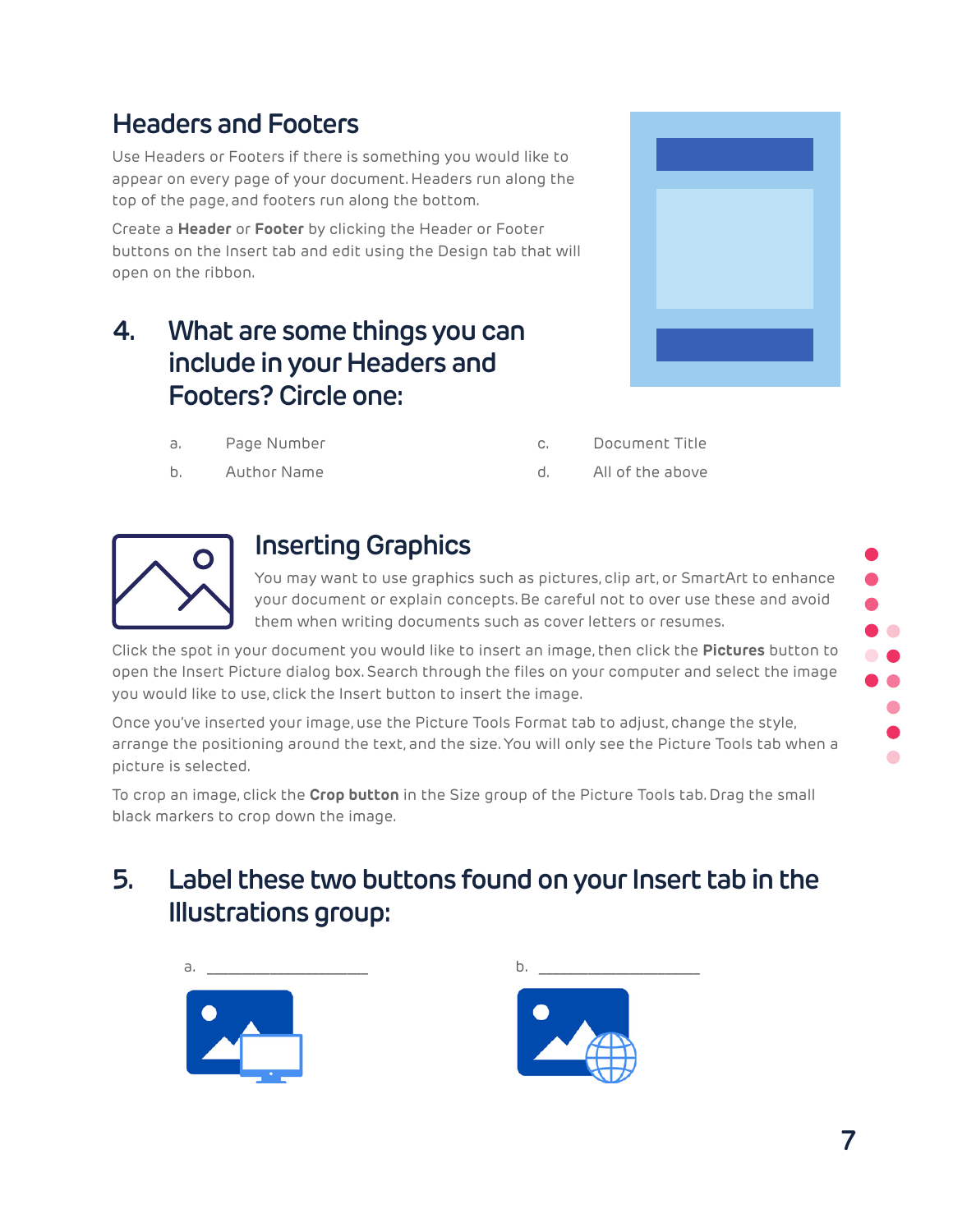# **Smart Art**

The SmartArt button is found on the Insert tab in the Illustration group. A dialog box with predesigned diagram layouts will open. These make it easy for you to simplify complex concepts within your document.

There are many layout options available for you to use to create a visual representation of your data, plans, or ideas.







### **Word Art**

WordArt Makes text more interesting by adding special effects. Avoid using WordArt in professional documents, save it for things like flyers, newsletters, and casual documents. Click the **WordArt button** in the Text group on the Insert tab. Adjust the size and move the WordArt the same as you would an image.

Once you've typed your WordArt, you can format it using the Drawing Tools Format tab. Change the colour, style, or effects.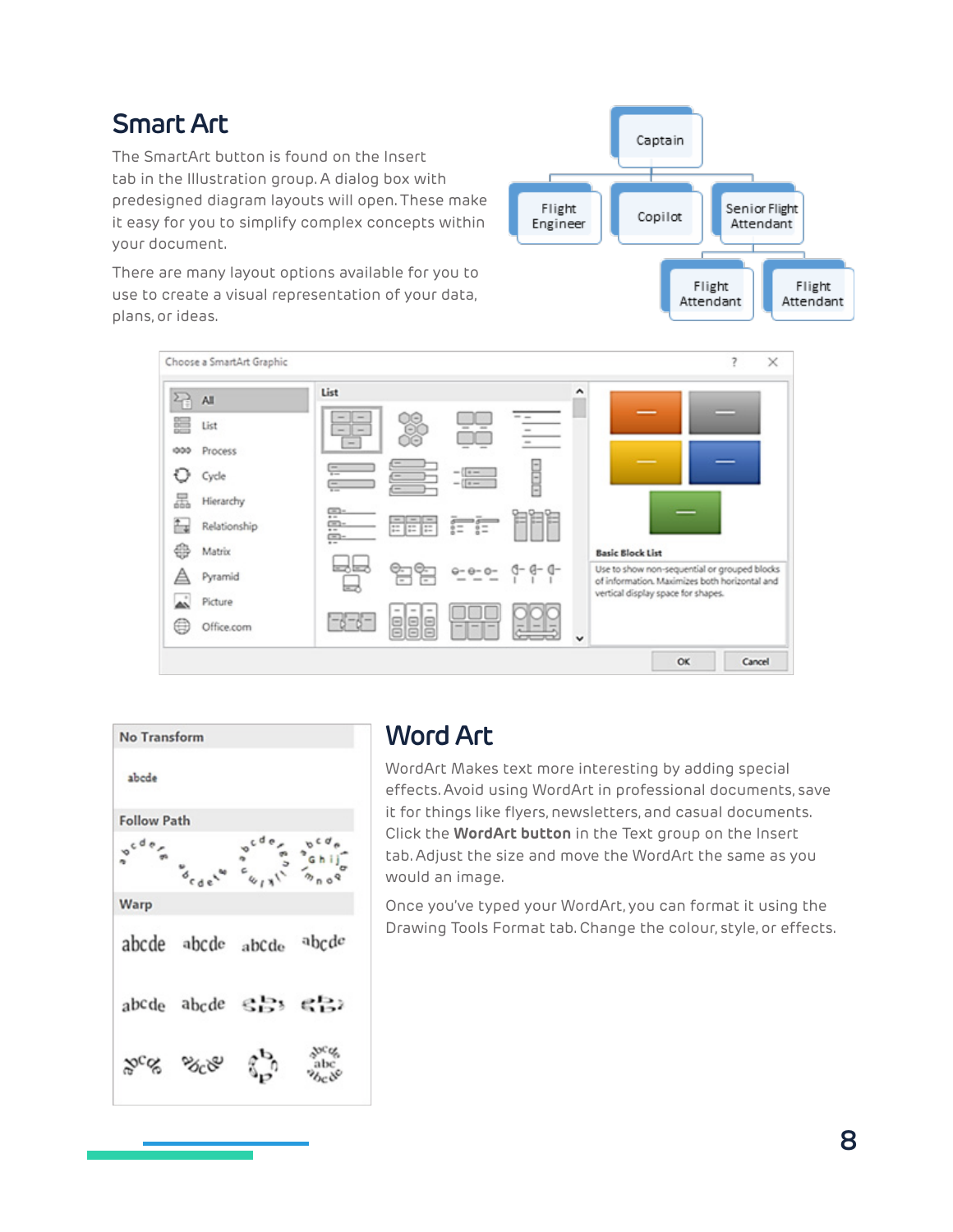# **Printing**

To print your document, click **File** on the top, left corner of your window and choose **Print** on the menu.

**Review** the settings, choose how many copies you want, the orientation of the page, the size of paper, and the margins.

At the bottom of the menu is Page Setup, click it to open up further settings in the Page Setup dialog box.

Once you are sure of the settings and the print preview of your document looks good, click **OK** and **Print**.

| Margins         | Paper                | Layout |                  |         |                      |
|-----------------|----------------------|--------|------------------|---------|----------------------|
| Margins         |                      |        |                  |         |                      |
| Top:            | 2.54 cm              | ÷      | Bottom:          | 2.54 cm | $\ddot{\phantom{0}}$ |
| Left            | 2.54 cm              | ÷      | <b>Bight:</b>    | 2.54 cm | $\ddot{\phantom{0}}$ |
| Gutter:         | 0 cm                 | ÷      | Gutter position: | Left    | Q                    |
| Orientation     |                      |        |                  |         |                      |
| A               | $\boxed{\mathbf{A}}$ |        |                  |         |                      |
|                 |                      |        |                  |         |                      |
|                 |                      |        |                  |         |                      |
| Portrait        | Landscape            |        |                  |         |                      |
| Pages           |                      |        |                  |         |                      |
| Multiple pages: |                      | Normal |                  |         |                      |
|                 |                      |        |                  |         |                      |
|                 |                      |        |                  |         |                      |
| Preview         |                      |        |                  |         |                      |
|                 |                      |        |                  |         |                      |
|                 |                      |        |                  |         |                      |
|                 |                      |        |                  |         |                      |
|                 |                      |        |                  |         |                      |
|                 |                      |        |                  |         |                      |
|                 |                      |        |                  |         |                      |



## **6 What is the standard size of printer paper? Circle one:**

- a. 11in x 17in
- b. 8.5in x 14in
- c. 8.5in x 11in
- d.  $4in \times 6in$

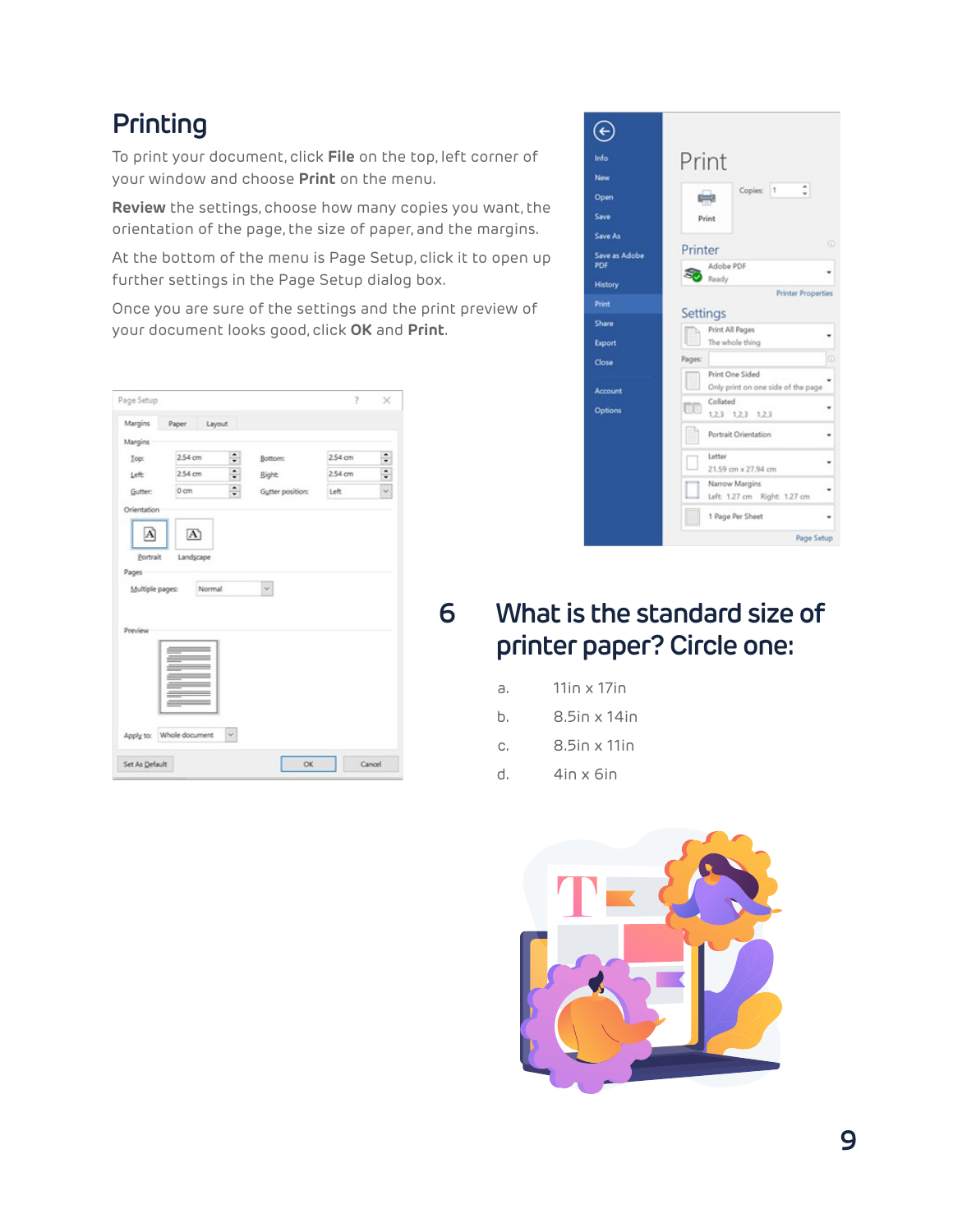# **Answer Key**

#### **1. Can you name these Keyboard Shortcuts?**

- a. [Ctrl][X] to cut text
- b. [Ctrl][C] to copy text
- c. [Ctrl][V] to paste text
- d. [Ctrl][A] to select all the text in a document
- e. [Ctrl][S] to save a document

#### **2. Label which of these is Portrait and Landscape:**

- a. Landscape
- b. Portrait

#### **3. Identify these Tabs:**

- a. Bar Tab d. Left Tab
- b. Center Tab e. Right Tab
- c. Decimal Tab

#### **4. What are some things you can include in your Headers and Footers? Circle one:**

d. All of the above

#### **5. Label these two buttons found on your Insert tab in the Illustrations group:**

- a. Pictures
- b. Online Pictures

#### **6. What is the standard size of printer paper? Circle one:**

c. 8.5in x 11in